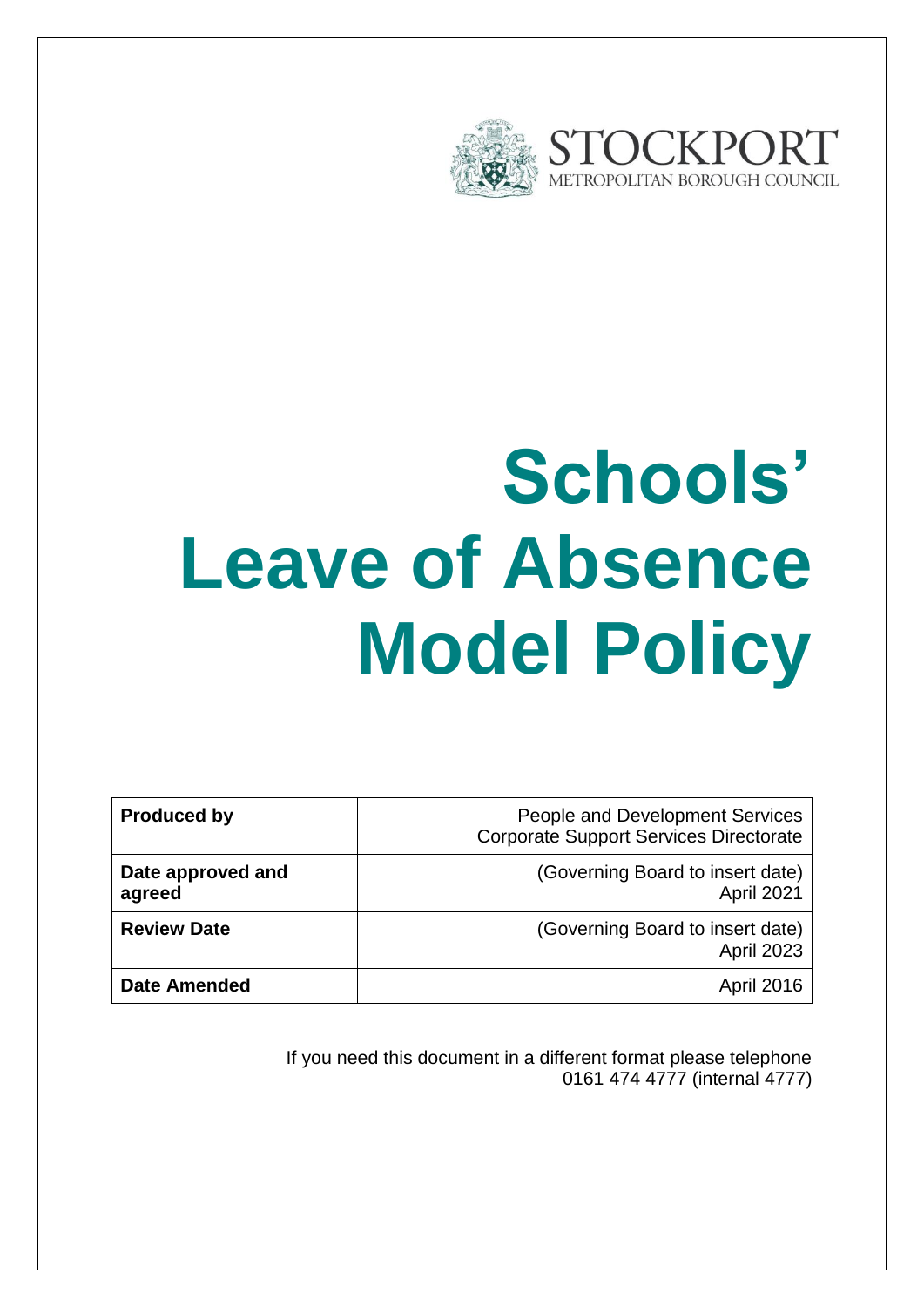# **Contents**

| 1. |      |  |
|----|------|--|
| 2. |      |  |
| 3. |      |  |
| 4. |      |  |
| 5. |      |  |
|    |      |  |
|    |      |  |
|    |      |  |
|    |      |  |
|    |      |  |
|    |      |  |
|    |      |  |
|    |      |  |
|    |      |  |
|    | 5.10 |  |
| 6. |      |  |
| 7. |      |  |
| 8. |      |  |
|    |      |  |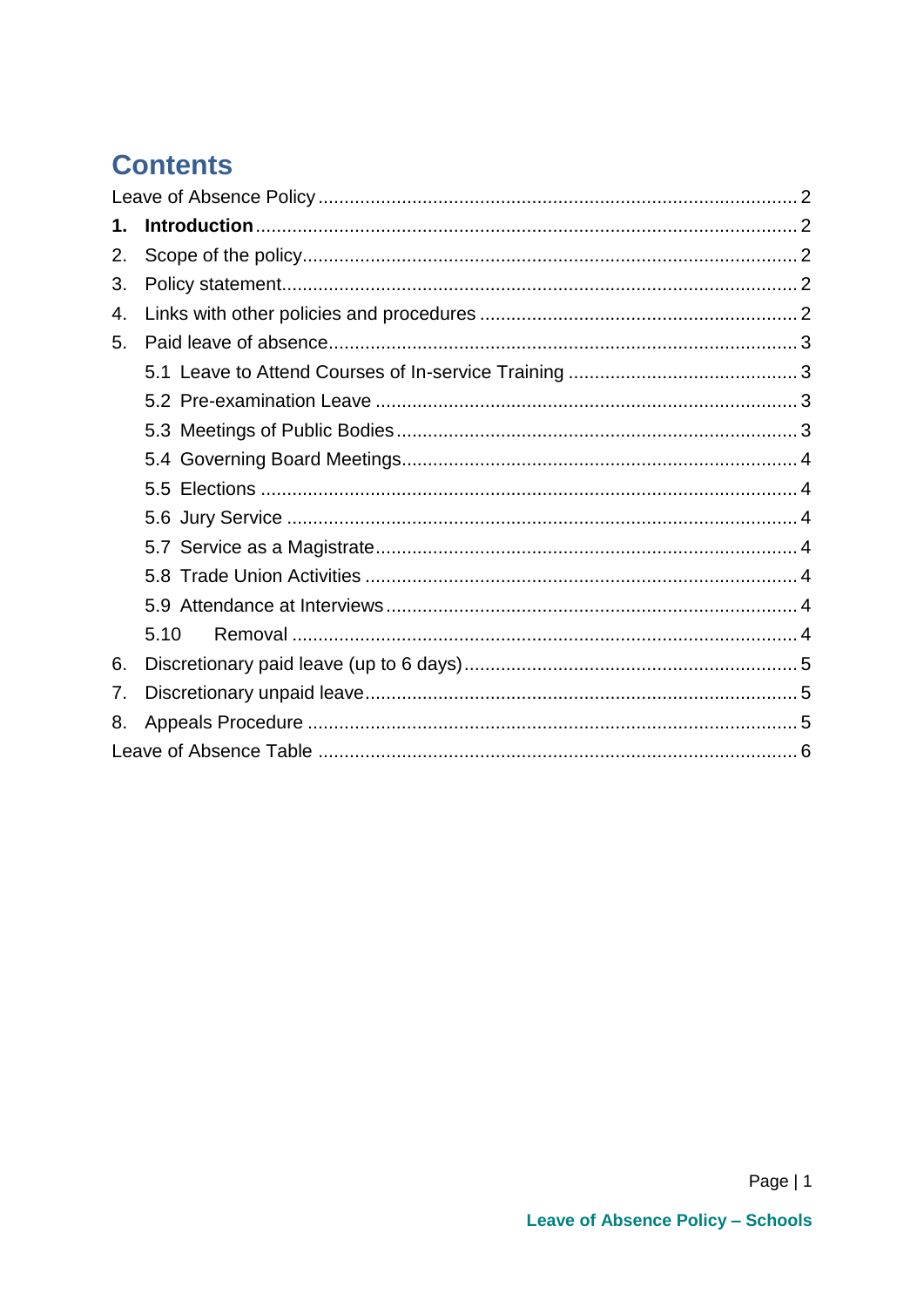# <span id="page-2-0"></span>**Leave of Absence Policy**

# <span id="page-2-1"></span>**1. Introduction**

- 1.1 As a general principle, all school based staff should be available for work during term time. However the conditions of service for teachers and support staff provide for consideration to be given to request for leave of absence under certain circumstances.
- 1.2 It is the responsibility of the Governing Board to consider requests for leave of absence, however it is recognised that in most cases this responsibility will be delegated to the Headteacher.

## <span id="page-2-2"></span>**2. Scope of the policy**

- 2.1 The Model Policy is set out as a school policy and therefore refers to the "Governing Board", rather than the "relevant Body". However, the Policy is intended to be easily amended or adapted to cover circumstances where the relevant Body is the Local Authority.
- <span id="page-2-3"></span>2.2 This policy and procedure applies to all employees of the school.

### **3. Policy statement**

- 3.1 The Governing Board should seek to ensure that all requests for leave of absence are considered against clearly defined criteria to provide a consistent approach.
- 3.2 This document is intended to provide a framework for Headteachers/ Governing Boards to consider requests. A copy of this document should be available to all staff to enable them to have a clear understanding of the categories of requests which are likely to be approved with/without pay and those which are likely to be refused.
- 3.3 Employees should be confident that the school will comply with its obligations with regard to the Equalities Act 2010 in terms of reasonable adjustments.

# <span id="page-2-4"></span>**4. Links with other policies and procedures**

In dealing with leave of absence requests, managers may also need to make reference to other policies, procedures and information including the following:

Page | 2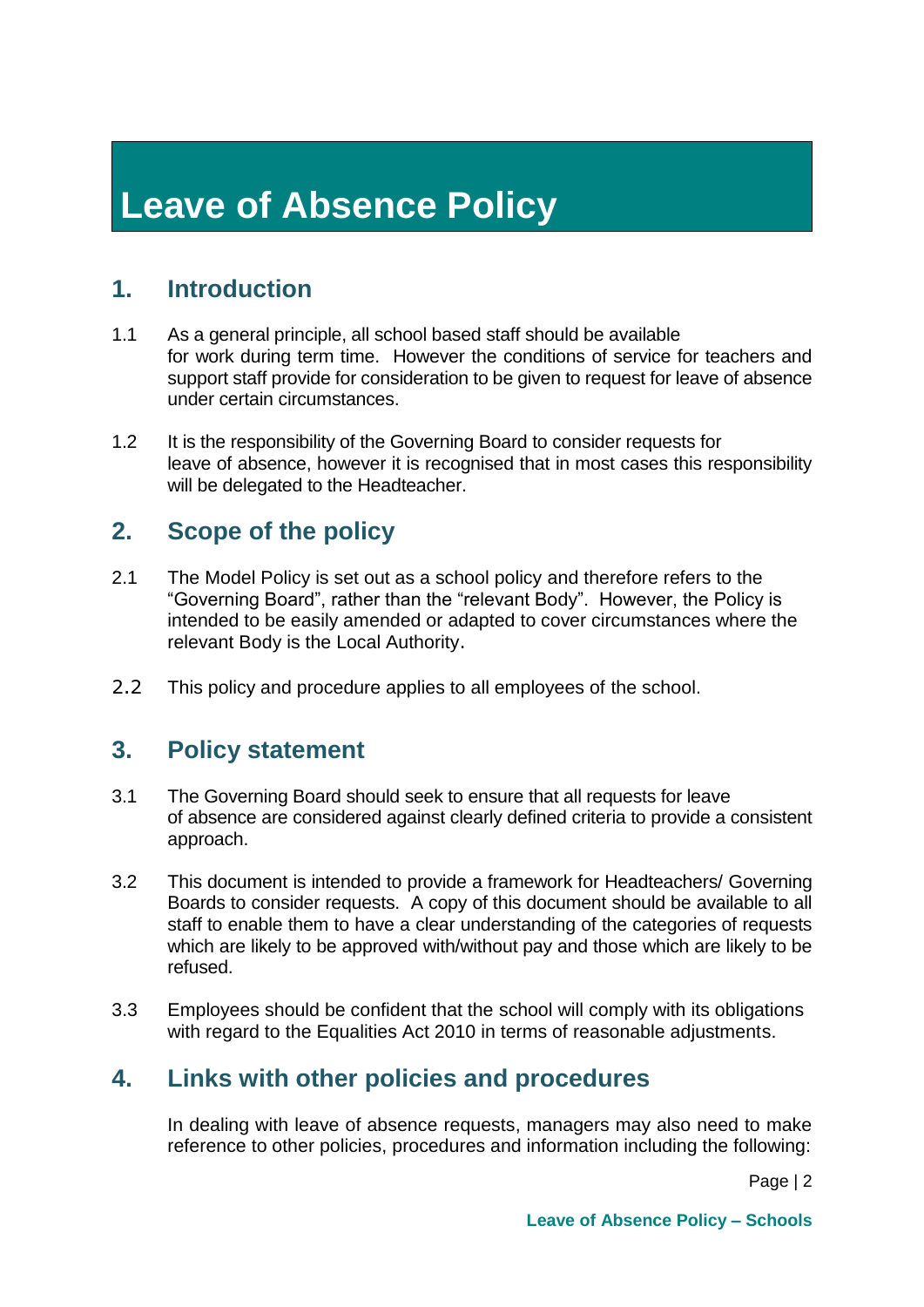- **Counselling Referrals**
- **Sickness Absence Policy**
- **Maternity Policy**
- **Parental and Paternity Leave Policy**
- **Employee Relations (Discipline & Grievance) Model Policy**

# <span id="page-3-0"></span>**5. Paid leave of absence**

Paid leave of absence will normally only be available under the following circumstances:-

#### <span id="page-3-1"></span>**5.1 Leave to Attend Courses of In-service Training**

Approval of attendance on a course organised through the Local Authority will normally imply that leave of absence with pay will be available. The school will however, need to consider whether or not there are any budgetary implications, in particular whether funding is available to provide supply cover.

#### <span id="page-3-2"></span>**5.2 Pre-examination Leave**

Paid leave would normally be available to a member of staff for an appropriate examination. Additionally, one half day's revision leave would normally be granted for each paper being taken during term time.

#### <span id="page-3-3"></span>**5.3 Meetings of Public Bodies**

Staff attending meetings concerned with National or Provincial Council affairs will normally be entitled to paid leave.

Staff serving as a member of a local authority will be entitled to a maximum of 20 days paid leave per annum providing that they do not claim an attendance allowance if serving as a member of Stockport Council or, in the case of a member of staff serving with another local authority, they pass on any attendance allowance claimed to Stockport Council.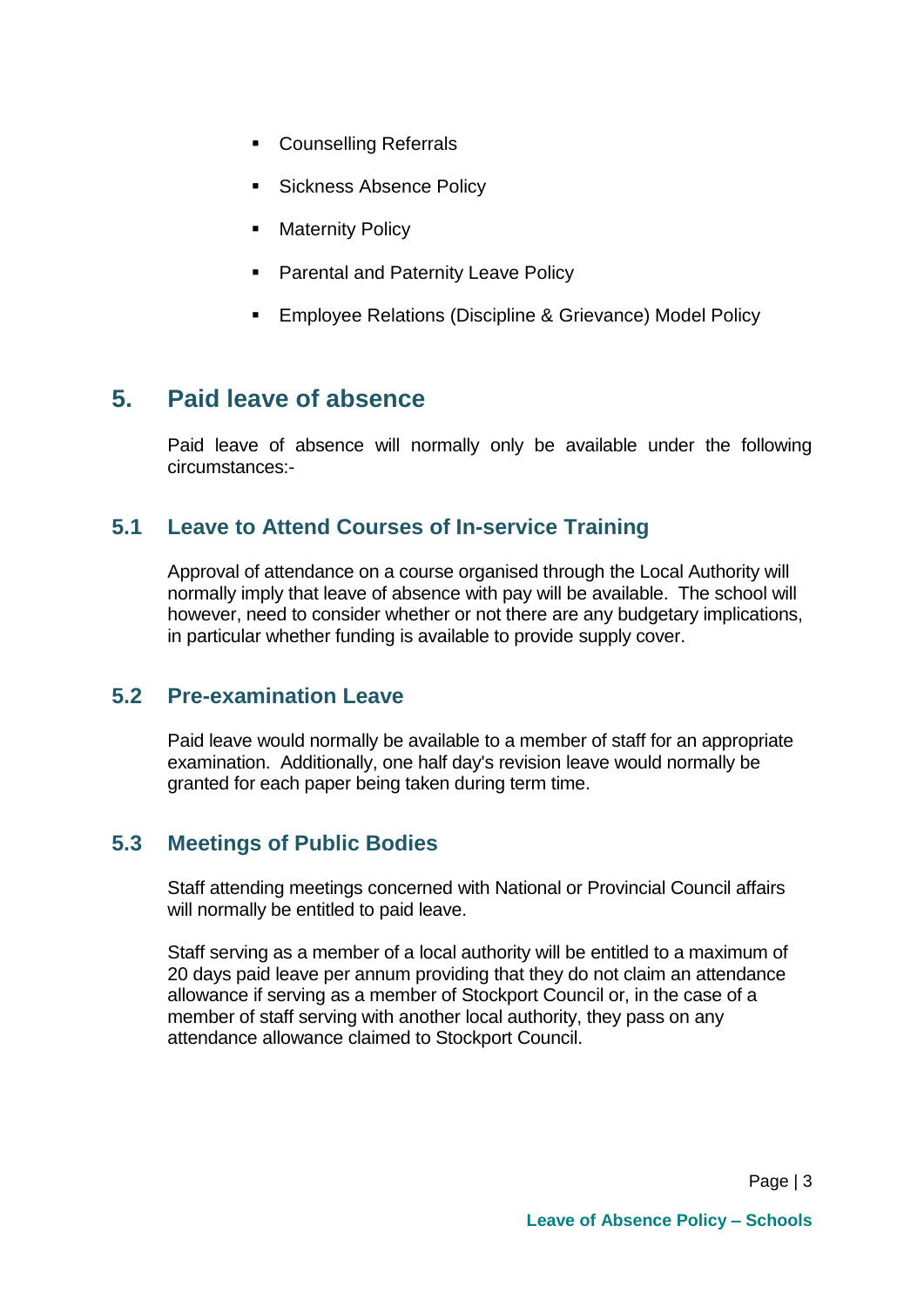#### <span id="page-4-0"></span>**5.4 Governing Board Meetings**

Staff nominated or elected to a Governing Board will be allowed paid leave of absence to attend meetings.

#### <span id="page-4-1"></span>**5.5 Elections**

Staff required to assist in the running of local and parliamentary elections will be permitted paid leave.

#### <span id="page-4-2"></span>**5.6 Jury Service**

A member of staff receiving a summons to attend as a juror or a witness should report the fact to the Governing Board, through the Headteacher. All allowances for loss of earnings should be claimed. Leave of absence will be granted on the basis of full pay less any allowances claimable.

#### <span id="page-4-3"></span>**5.7 Service as a Magistrate**

Leave of absence with pay is normally available to staff who serve as local magistrates on the understanding that they will only be involved in Court activities on no more than two to three days per month.

#### <span id="page-4-4"></span>**5.8 Trade Union Activities**

Accredited trade union representatives will be granted paid leave for union duties or to attend relevant training.

#### <span id="page-4-5"></span>**5.9 Attendance at Interviews**

Leave of absence to attend interviews for posts within this or other local authorities will be granted with pay.

#### <span id="page-4-6"></span>**5.10 Removal**

Term time only staff will be granted two days' paid leave of absence for moving house. Other staff moving into the area will be granted one day's leave with pay. Full year support staff are required to use their annual leave entitlement.

Page | 4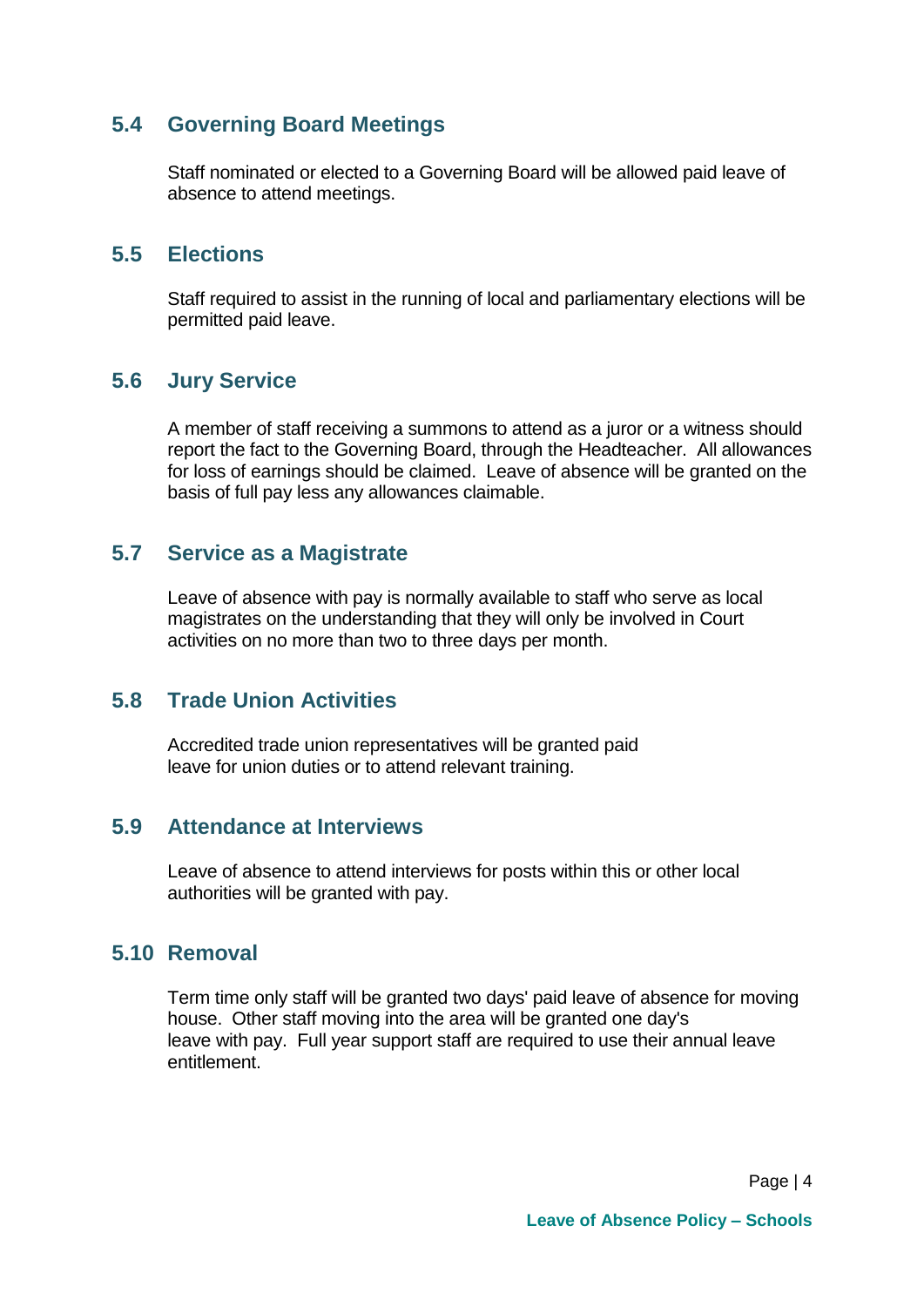# <span id="page-5-0"></span>**6. Discretionary paid leave (up to 6 days)**

- 6.1 Governors will wish to recognise the difficulties which staff sometimes experience in arranging to deal with personal business entirely outside school hours. It will be appropriate to have discretionary arrangements which assume that every effort has been made to avoid the need for leave during term time.
- 6.2 On this basis staff may be allowed up to six days in any one year in connection with personal and domestic matters. This will cover the serious illness or death of an immediate relative. It will be for Governors to decide what other special circumstances normally warrant the granting of paid leave.
- 6.3 Full year support staff are required to use their annual leave entitlement for personal business.
- 6.4 Within any arrangements operated by a School Governing Board reasonable time off should be provided to attend medical or dental appointments where it is not possible to make such arrangements outside school or contracted hours.
- 6.5 Any request for paid leave beyond the six days per annum should be referred to the Governing Board.

# <span id="page-5-1"></span>**7. Discretionary unpaid leave**

- 7.1 Occasionally requests for leave occur which fall outside the circumstances outlined above. A fundamental principle is the duty of staff to be available for work during term time and an expressed willingness to forego pay should not be a determining factor in granting leave.
- 7.2 Examples of circumstances in which Governors should give serious consideration to the approval of unpaid leave could include:
	- (a) extended terminal illness of an immediate relative
	- (b) An opportunity to accompany partner on a tour or journey of a 'lifetime'
	- (c) attendance at political conferences as a delegate.

Leave of absence requests will not be approved to help with normal holiday arrangements.

# <span id="page-5-2"></span>**8. Appeals Procedure**

A member of staff will have the right to appeal to the Governing Board where their request for leave of absence has not been approved.

Page | 5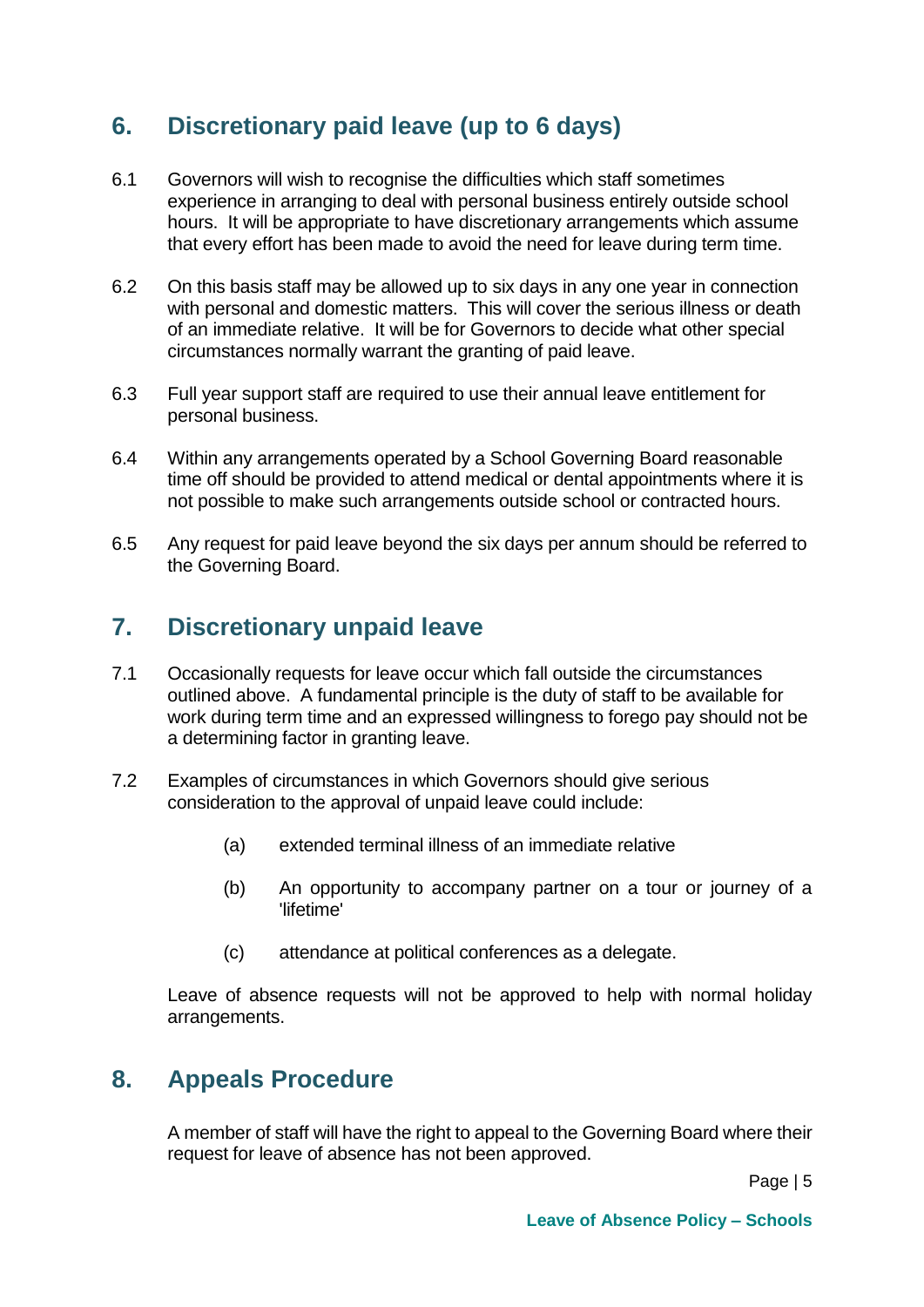## **Leave of Absence**

# **LA Policy - Discretionary Paid (up to six days)/Unpaid leave**

| <b>Paid</b>                                 | <b>Unpaid</b>                         |
|---------------------------------------------|---------------------------------------|
| Serious illness or death of an immediate    | Attendance at weddings                |
| relative                                    |                                       |
| Accident or emergency involving an          | Attendance with immediate relatives   |
| immediate relative                          | at medical appointments               |
| House removal                               | Extended terminal illness of relative |
|                                             | or friend                             |
| Graduation Ceremony (e.g. son's/daughter's) | "Trip of a Lifetime"                  |
| Unavoidable medical                         | Own child's (short-term) sickness     |
| appointments (should normally               |                                       |
| be made outside of working                  |                                       |
| hours)                                      |                                       |
|                                             |                                       |
| <b>Witness in Court</b>                     | Attendance as delegate at political   |
|                                             | conference                            |

Not approved through this policy:

- Holidays
- Own weddings

Please note that the above list is representative of the LA's approach to discretionary leave of absence. It is not an exhaustive list. Headteachers and Governing Boards should, after establishing their broad policy, consider each request on its own merits.